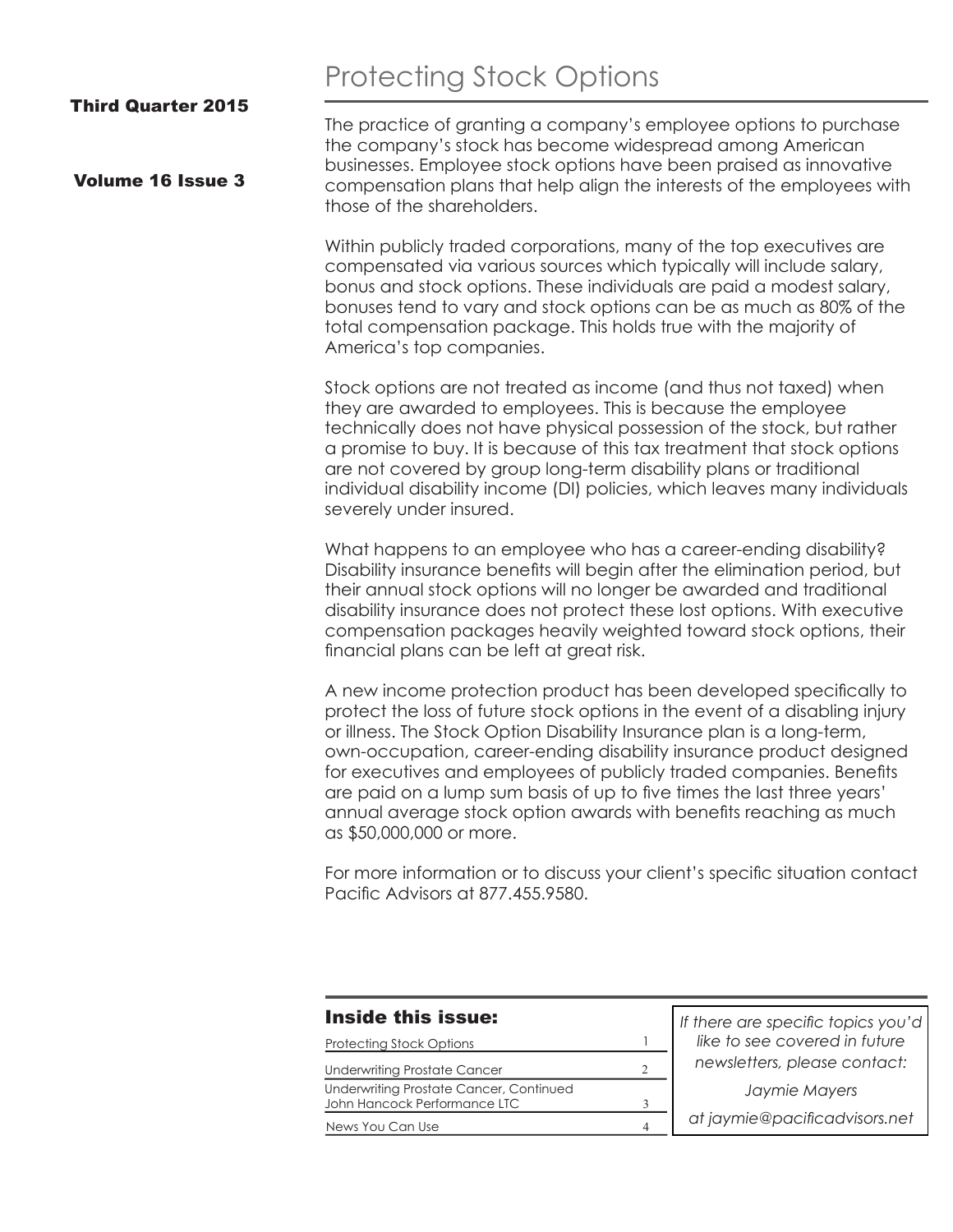# Underwriting Prostate Cancer

Prostate cancer is the second most common malignancy affecting men, after skin cancer. For 2015, estimates are that there will be 220,800 new cases and 27,540 deaths<sup>1</sup>. About six in ten cases are diagnosed in men age 65 or older and it is rare before age 40. African-Americans have a significantly higher risk than Caucasian men and men whose brother or father had prostate cancer run twice the risk of developing it, compared to other men<sup>2</sup>. Diet and obesity have also been linked to a higher incidence of prostate cancer; men consuming a diet high in red meat and men who are obese have a higher relative risk.

Prostate cancer staging is similar to other cancers, relating to size and spread to lymph nodes and distance areas (metastasis). In addition to staging, Gleason scoring (grading of the tumor) is used to categorize how aggressive the particular tumor is. A Gleason grade of 3 and under is considered less aggressive while 8 to 10 is considered very agressive. Treatment options include total removal of the prostate gland (radical prostatectomy), external beam radiation and radioactive seed implants (known as brachytherapy). Less common treatments are sometimes used including laser removal or freezing. For older men with slow-growing tumors, watchful waiting may be an option - monitoring the PSA levels and starting treatment if symptoms develop due to cancer progression. In these situations, if the disease has spread beyond the prostate, hormone treatment may be used to suppress the growth of the cancer. For low risk tumors, active surveillance may be followed with the intention of treating for cure at the earliest sign of progression detected by exam, Prostate-Specific Antigen (PSA) or periodic biopsies.

The prognosis following treatment is most favorable for small tumors which have not spread outside the gland (stage T1 and T2), and for low or medium grade tumors. Five-year survival rates in those cases may be more than 90%3. As with other malignancies, the best odds for a long-term cure happen when the cancer is found early. Routine PSA screening and digital rectal exams are recommended for most men starting at age 50, younger in those with a family history or other risk factors. Following treatment, side effects such as bladder and bowel incontinence, urgency, painful urination and (with radiation) diarrhea are common. Even 15 years after treatment around 18% of men with surgery and 9% of men with radiation treatment continue to experience urinary incontinence, and bowel urgency is experienced by around 22% of men who had surgery and 36% of those who had radiation<sup>4</sup> .

Though one of the most common forms of cancer, with early detection and treatment, prostate cancer can be curable and is typically an insurable condition for most applicants.

## **Here are questions to ask your clients who have a history of prostate cancer:**

- What was the stage and grade (Gleason score)?
- What type(s) of treatment did you have, and when did treatment end?
- What medications (if any) do you take?
- What is your most recent PSA level?

### **Underwriting Case Studies:**

Rudy, 63, is an account executive with a consulting firm who is applying for disability insurance. Six years ago his doctor found a nodule on his prostate while doing a digital rectal exam, and Rudy's PSA test found his levels to be mildly elevated. After a biopsy showed prostate cancer, he underwent a total prostatectomy. The pathology report showed that the tumor had not spread, and the final diagnosis was a Gleason 6 tumor confined to one lobe of his prostate (stage T2b).

Rudy has done well since that time. His follow-up PSA tests since surgery continue to show no detectable PSA with reported levels of less than 0.03.

*(continued on page 3)*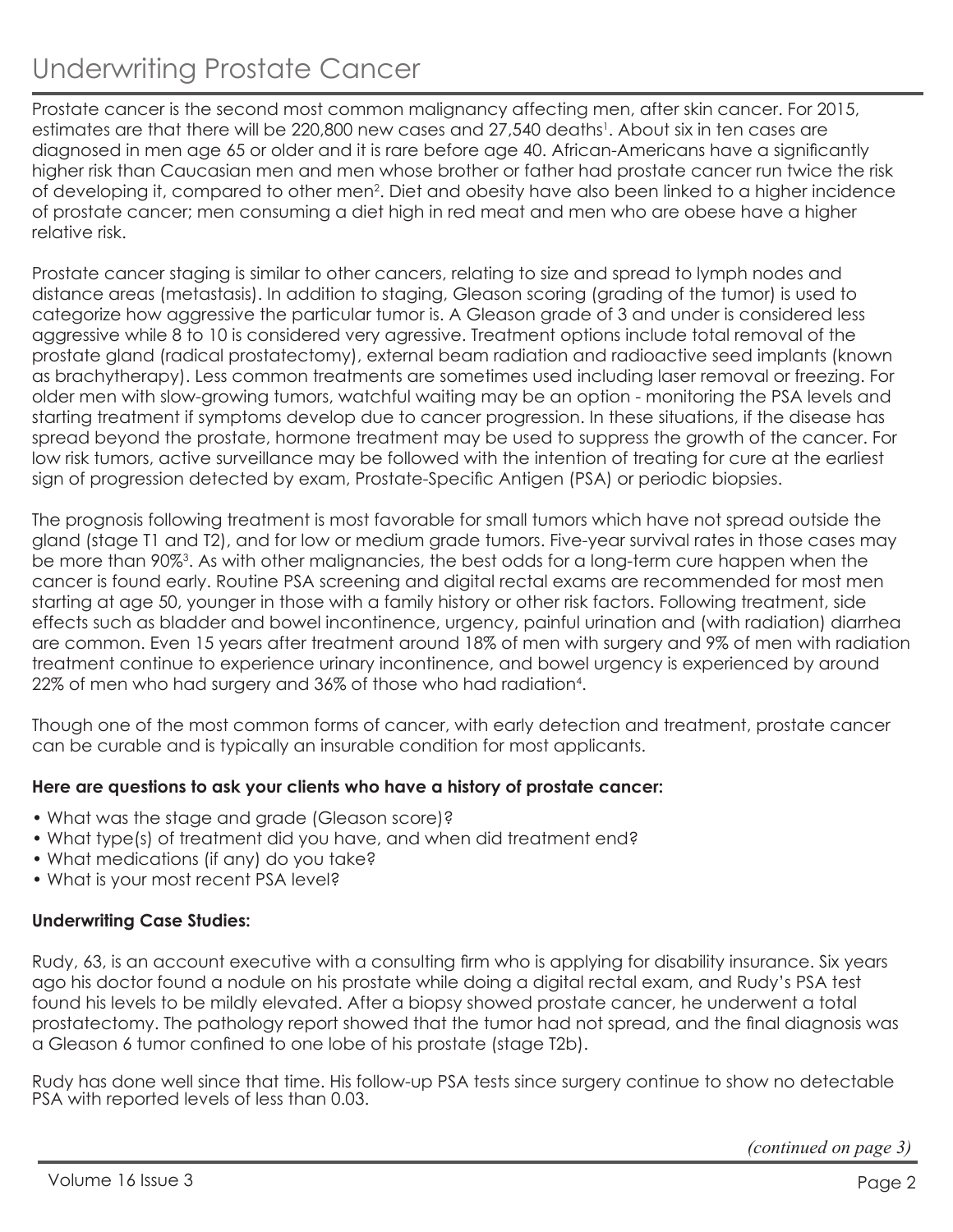## *(continued from page 2)*

**Rudy's Underwriting Outcome:** Rudy had a localized Gleason 6 carcinoma of the prostate. Following total prostatectomy his PSA levels remained undetectable and it has been more than five years since surgery. He qualifies for disability insurance with a limited benefit period, substandard rates and an exclusion.

Bill, 58, is a physician who is applying for life and disability insurance. Seven years ago, Bill's PSA levels began to rise at an abnormal speed and a year later he was sent for a biopsy. The biopsy showed cancer in some of the samples from one lobe. The final diagnosis was a Gleason 6 tumor found on needle biopsy (stage T1c). Bill was treated with external beam radiation for nine weeks. Since then his PSA has remained below 1.0.

**Bill's Underwriting Outcome:** Bill had Gleason 6 tumor found by needle biopsy done due to rapidly rising PSA. Following nine weeks of radiation treatment, his PSA levels have dropped and remain below 1.0. He is eligible for disability insurance with a limited benefit period, substandard rates and an exclusion.

References:

- 1. "What Are the Key Statistics about Prostate Cancer?" *Prostate Cancer*. American Cancer Society. Web. 09 June 2015.
- 2. "What Are the Risk Factors for Prostate Cancer?" *Prostate Cancer*. American Cancer Society. Web. 09 June 2015.
- 3. "Survival Rates for Prostate Cancer." *Prostate Cancer*. American Cancer Society. Web. 09 June 2015.
- 4. "Long-Term Functional Outcomes after Treatment for Localized Prostate Cancer NEJM." New England Journal of Medicine. Web. 09 June 2015.

## John Hancock Performance LTC - A New Approach to LTC Insurance

John Hancock introduced Performance LTC<sup>1</sup> - their newest long-term care insurance product. Performance LTC™ offers the most competitively-priced premiums on the market today, along with flexible features and options that will give your clients greater control over their premiums and benefits.

Performance LTC™ offers many of the features associated with long-term care insurance products on the market, yet represents a fresh perspective on the way the coverage can be structured. This new LTC insurance solution allows your clients the ability to make decisions about their coverage so it can evolve over time to meet their changing needs and goals.

### **Product Highlights:**

- Some of the most competitive premiums in the industry
- An innovative Flex Account that clients can use in a variety of ways
- Unprecedented control over benefits and premium

### **Flex Account and Flex Credits:**

Performance LTC includes an innovative and unique feature - the Flex Credit - that transfers long-term care insurance into dynamic coverage that your clients can use in a variety of ways, depending on their goals<sup>2</sup>.

On each policy anniversary your client is eligible to earn Flex Credits. Any earned Flex Credits are applied to your client's personal Flex Account for them to use in a variety of ways:

- To reduce premiums
- To pay for services that can help your clients remain in their own homes<sup>3</sup>
- To reimburse LTC expenses during the Elimination Period, instead of having to pay out-of-pocket
- To reimburse LTC expenses in excess of the long-term care benefit amount
- To provide a refund of premium upon death or surrender<sup>4</sup>
- 1. Availability of Performance LTC may vary by state.
- 2. Further important disclosures and details of how Flex Credits are calculated are included in training material and policy forms. The sale of Performance LTC does not require any additional licensing or training.
- 3. Eligible services are limited to: Home Modifications, Emergency Medical Response System, Durable Medical Equipment,
- Caregiver Training, Home Safety Check and Provider Care Check.
- 4. The Flex Account payable upon death or surrender is capped at total net premiums paid.